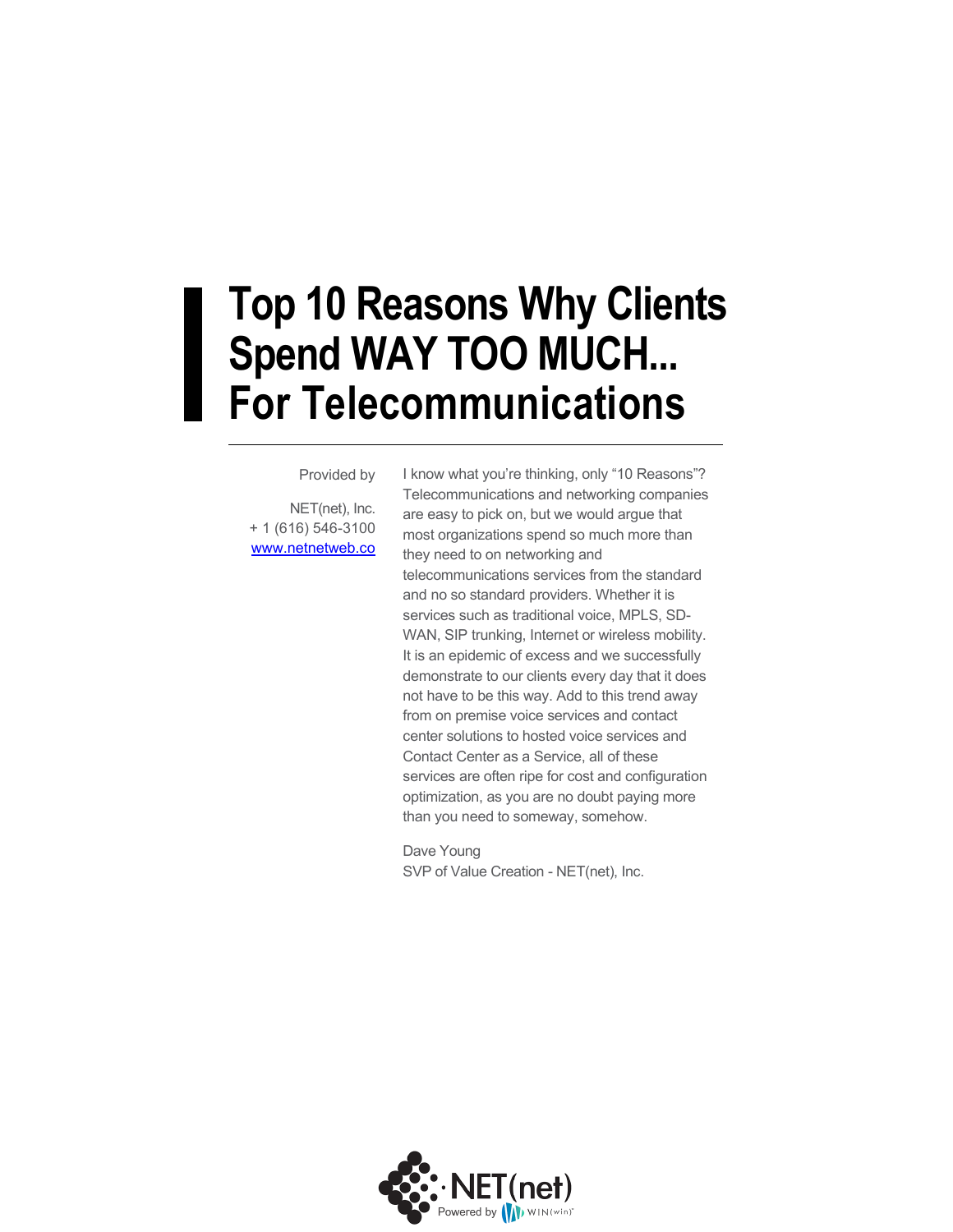# **Overestimating Your Ability to Negotiate a Telecom Agreement**

As an organization, you are at the mercy of the telecommunications and networking suppliers when it comes to negotiating agreement pricing and terms and conditions that offer you protection and flexibility. What you don't know can and does hurt you (both economically and strategically), as the suppliers are well-trained to secure the best margin and lowest discounts, you're willing to accept.

Don't be fooled by seemingly high discounts where the list pricing is set by the provider, often a moving target and at a cost often detached from the true value of the product in the market. Without the expertise and exposure to a wide-range of competitive market pricing over a broad range of markets, suppliers, and regions, you can only guess if you are getting a good deal.

Doing a Request for Proposal can only take you so far, as all the carriers participating are playing the same game, striving to keep their rates as high as they can manage while still seeming competitive, yet with few suppliers controlling the market, we commonly see oligopolistic sector behaviors as telecommunications suppliers are only willing to let go of dribs and drabs of concessions in order to remain in the deal. Aside from pricing, there are a myriad of terms and conditions that go hand in hand to enable flexibility and organizational protections - which is just as important as rates to create a truly optimized agreement.

# **Inadequate Bill Review**

Telecommunication bills are notorious for being inaccurate and difficult to understand, or so brief that you have no idea what you're paying for. Think this is an accident? The language is arcane; the formatting is jumbled; filled with all sorts of codes and acronyms that nearly require you to have a background in semiotics to know which end is up on your invoice. The invoices often appear to be unmercifully long and daunting, which is why many clients don't even consider doing a monthly bill review/audit. I can't tell you how many times I've asked a client how often they do a bill review, with the response that is if it has as many pages as last month it's probably okay.

There are so many class and subclasses and sub-sub-classes of services on your typical voice invoice, with access types, calling types, country sources and destinations and billing increments with rates and discounts associated with everything it makes you dizzy just thinking about it, much less actually conducting a thorough billing review or audit from time to time. Trying to tie the rates in your invoice back to your agreement to ensure you're receiving the rates outlined in your agreement is another challenge, with actual net rates in the agreement often non-existent and replaced by simple discount levels that require you to find the base rates in some obscure "service guide" on the supplier's website.

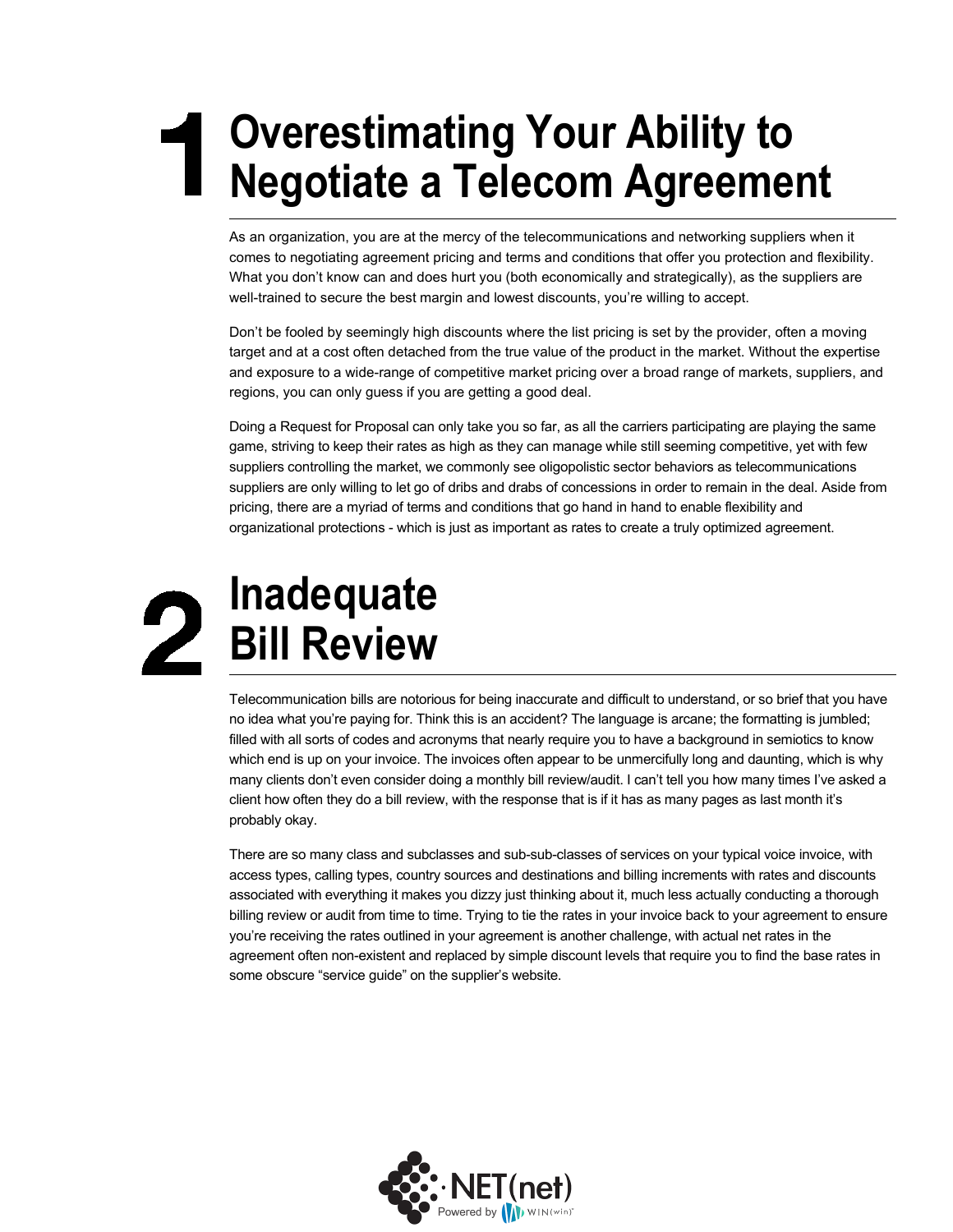# **Not Understanding Your Agreement**

Depending on the scope of services, the typical telecommunications agreement, notably from carriers like AT&T and Verizon, can be notoriously complex, long and difficult to understand. The base rates are often not included, so you may have a discount with no basis of what was the list cost. You can ask to have these rates put in your agreement for easy reference, but you'll likely get push back because the provider often does not want to codify something in an agreement and make it difficult to change in the middle of your term. A simple service like an MPLS or an internet circuit will have so many options tied to it; making it difficult to understand what you are actually consuming and what you should be charged.

It is imperative you understand your agreement from end to end, as this helps you understand what you are paying for and enabling a more effective bill review. It is also vital to know what your financial commitments are and what flexibility you have regarding those commitments should your business downsize, technology needs change, or should you become subject to an acquisition or divestiture.

# **Using Sub-Optimal Technology**

Some technology is just going to be difficult to get away from for some time, namely the individual analog circuit (aka business line, POTS or "1FB") as long as we have a need for fire alarms and other requirements for outdated modem technology before they catch up with IP-based communication, although even in this area there are emerging wireless options that emulate a standard phone line that should be investigated. Do you still have T1s and ISDN PRI hanging around? It probably time to either ditch the idea of hosting your own phone system or move to SIP trunking if you have not already. Not only is it more cost effective, it is much more flexible and scalable. If the efficacy was not enough already, you know the market is right when Amazon gets involved with their Chime Voice Connector, a pay-as-you go SIP trunking approach.

Looking to change your approach to Contact Center hosting and your contact center solution? Contact Center as a Service (CCaaS) is the real deal with many solid SaaS based offerings that remove the onpremise investments; albeit to a SaaS subscription services that entails its own challenges in cost management. There the standard bearers in this space including Genesys, Avaya and Nice CXOne, but also newer players such as Five9 and, yes, Amazon with their Connect product.

Consider an end-to-end audit of your technology consumption and develop a roadmap that incrementally replaces legacy technology or telecommunications access circuit approaches that are more effective and less costly.

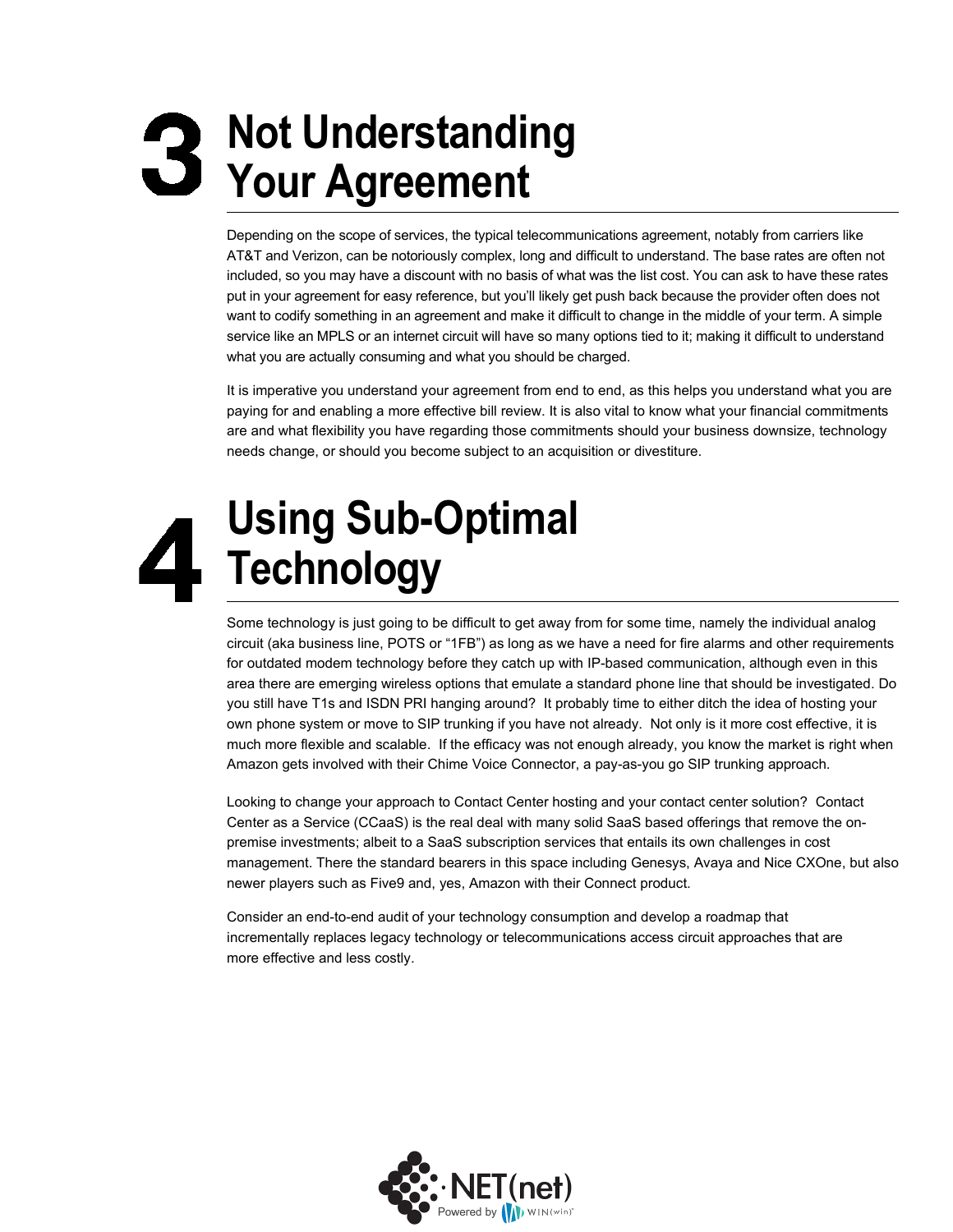# **Too Many Telecom Suppliers**

Out of necessity, particularly with geographically dispersed organizations, it is difficult to avoid collecting a multitude of telecommunications carriers particularly those small local exchange carriers in the remote locations servicing your voice and data requirements. However, there are also many options to simplify your breadth and scope of providers that pay benefits in easing supplier management, creating more purchasing leverage, reducing the bill review burden and making things much easier during the agreement renewal process when soliciting new offers.

In addition to local exchange carrier aggregators like Granite, most of your larger carriers like AT&T, Verizon Business and Lumen offer a deep portfolio of services to meet your needs. Of course, you don't want to put all your eggs in one basket so to speak but consolidating your services under fewer suppliers when evaluated with an informed view of the suppliers and the market will reap tangible savings and fewer supplier management headaches.

# **Excessive Capacity**

Its tempting to size your network circuits, whether it is MPLS, boardband, dedicated internet or any of the above behind your SDWAN solution, in such a manner to accommodate theoretical peaks in usage, often based on the number of employees in a location. This is usually a flawed approach, particularly with Covid so many employees still working from home. The result is overpaying for network capacity that is grossly overprovisioned for the need.

How mature is your performance and capacity management on your network? Do you tend to subscribe to a port size that accommodates peak usage, but without visibility into the application profile that makes up this traffic? Many organizations oversubscribe the capacity on the wide-area network to avoid latency and enable greater throughput, but often needlessly and without taking advantage of class of service or other means to throttle traffic that has no business consuming the entire pipe (like email, file transfers, etc.). The use of dynamic port on Ethernet also allows you to flex more easily within a 100 Mbps, 1G or 10G access circuit to use just what you need and be charged more efficiently accordingly. SDWAN technology also give you significantly more performance management capabilities to help you size your network capacity, particularly if you are arbitrating that capacity between two or more circuits for a location.

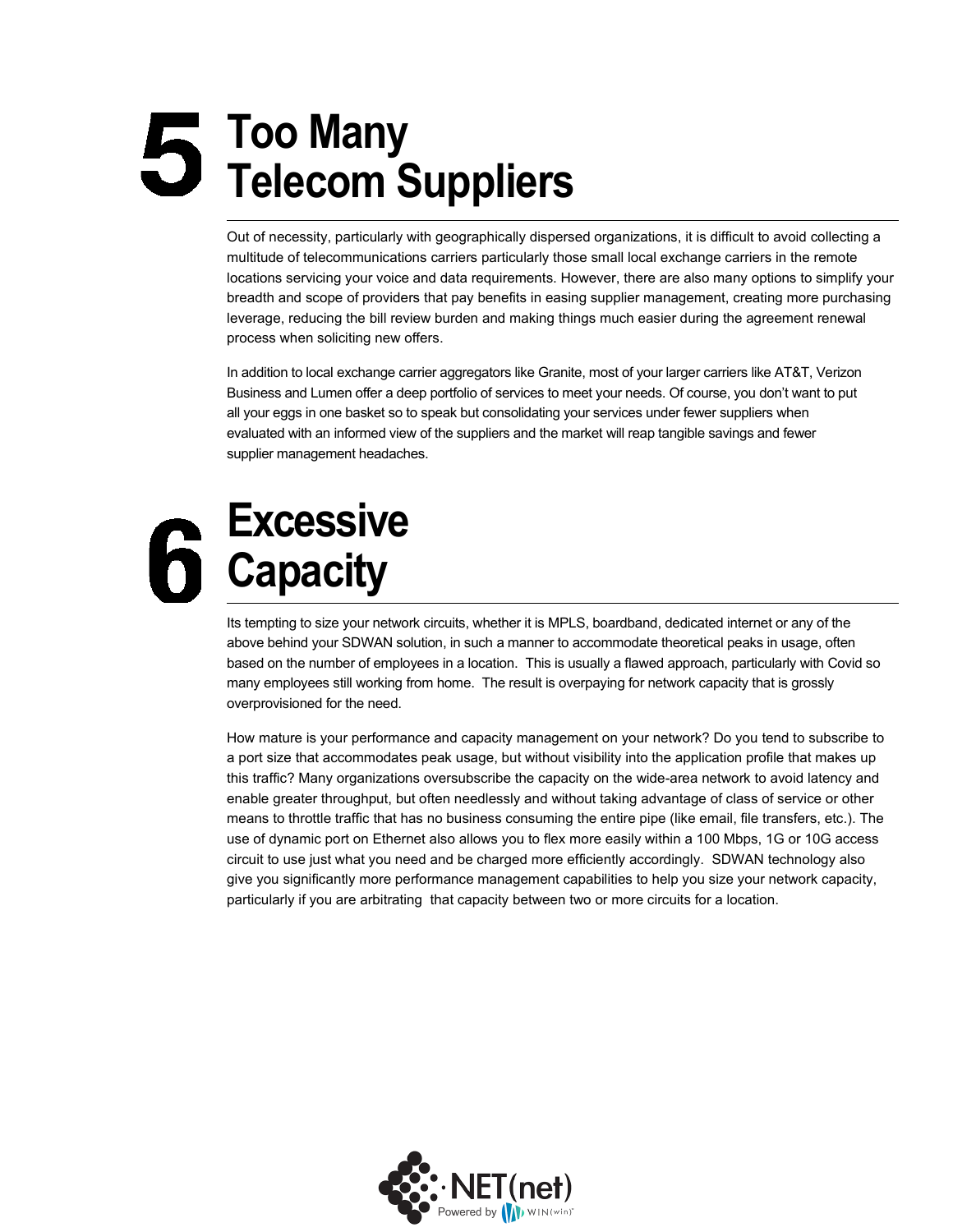# **Inefficient Wireless Rate Plan Management**

Many of our clients are challenged with managing wireless mobility expenses, with many sources that contribute to inefficient consumption of wireless voice and data services. However, a key source of inefficiency is having users in the wrong rate plan, either underutilizing usage within voice, data or text plan or going over the plan limits and incurring overage charges. However, to their credit, rate plans have become simpler from the carriers and there is more use of unlimited rate plans, which removes the need to managing voice or data pooling and the rate plan balancing that comes with it.

# **Poor Wireless Mobility Governance**

Most employees want to do the right thing to keep their mobility expenses in check, but they don't know what they don't know, so training and reinforcement of cost savings techniques is important and in tandem with governance to ensure the training is adequate and being followed.

However, the real opportunity is to ask yourself why the company is providing mobility services and phones to the employees in the first place. We are not saying that mobility services are not required for the employee, but rather why provide this service when just about every employee has their own personal phone and manages their own mobility plan with their preferred provider (likely on some sort of friends and family plan). Referred to as Bring Your Own Device (BYOD) or bring your own rate plan, consider getting out of the headache of managing mobility services in your organization (and all the overhead of adds, moves and changes). Allocate a stipend for employees to expense all or portion of the mobility expenses to the company instead.

BYOD and Mobile Device Management (MDM) to address security concerns and allowing for a partition between personal and business use on the Smartphone, adds an entirely new dimension to managing these expenses, particularly if your strategy is to require employees to sponsor their own rate plan on their own device for organizational use or enforce a cap on monthly wireless expenses for the employee.

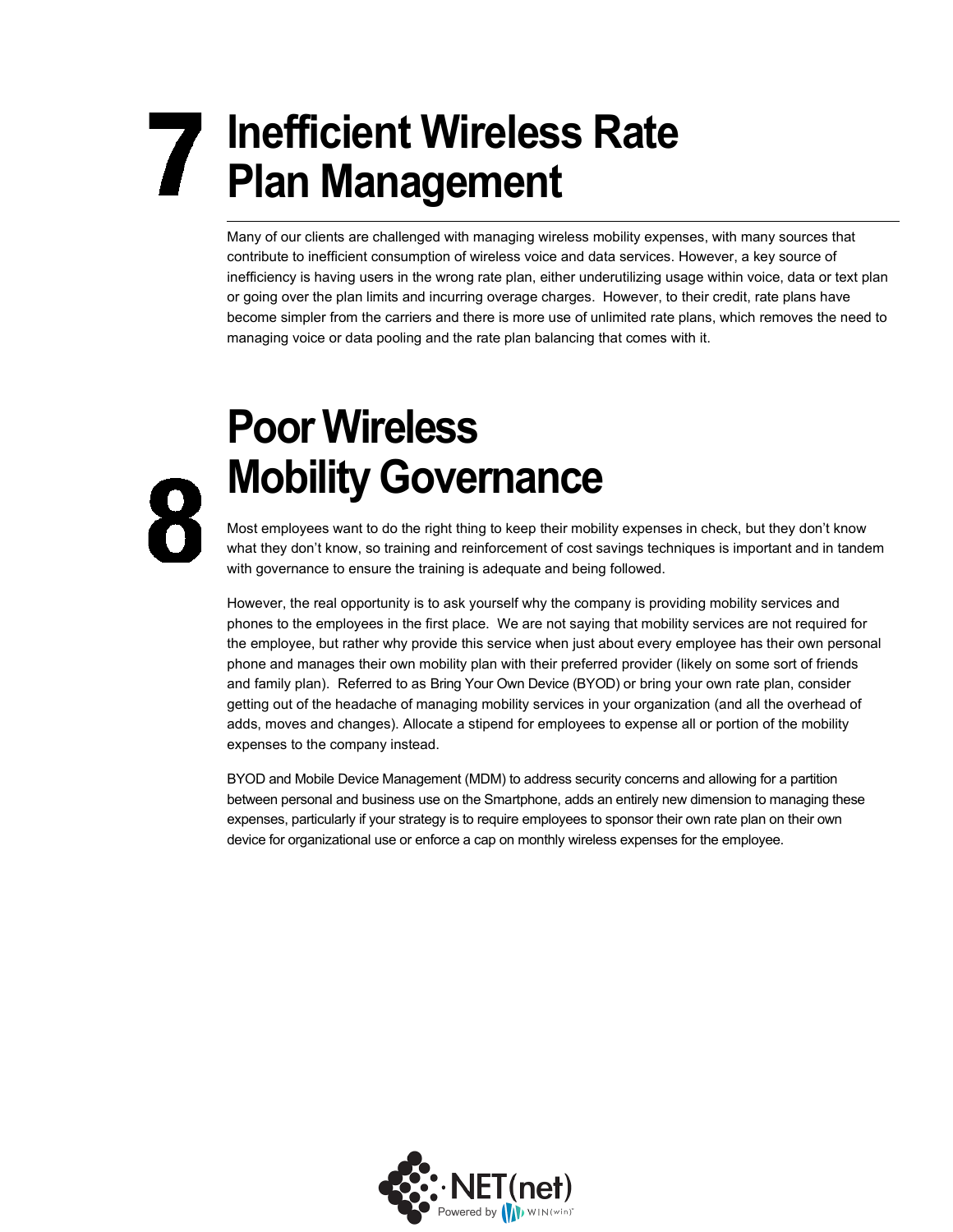# **Unused Services**

In addition to over capacity, it is also not uncommon to lose track of your telecommunications inventory, particularly for those individual POTS lines out in the field after closing an office or moving to T1 or SIP trunking. The carriers are also notorious for not processing cancellations properly, leaving it up to you to ensure something was cancelled when you requested. Again, this gets back to the complexity of the billing, diversity of products and the multitude of suppliers that makes keeping on top of telecommunications elements that are active or inactive very challenging.

The same problem applies to wireless mobility, with an employee's assigned phones that either goes unused from time to time or leaves the company without a proper process for terminating or reallocating their wireless subscription. Telecommunications audits often cover many obsolete or unused services, and identify real savings, but it is often a challenging, tedious and time-consuming process.

#### **Incorrect Rate Implementation** 10 **in New Agreement**

The most common event creating billing irregularities is following a new deal or amendment to an existing agreement with new, lower rates involved. It is not uncommon to have the new rates wrong or not implemented in a timely manner, like at the beginning of the next full billing cycle.

Unless you specifically request a billing review after the first full billing cycle after a new agreement, the telecommunications providers are not normally going to independently find these issues and correct them proactively. It is up to you to do this and it requires your ability to interpret your agreement and translate this into what the billing should be.

To make matters worse, the carriers often put a 12 or 6 month (or often times even less) limit on how far back you can dispute an invoice, so getting on top of this quickly can be extremely important. Strangely, the errors in the agreement implementation are rarely in our client's favor. Coincidence? We think maybe not.

NET(net) is often involved in helping our clients navigate the complexities of telecommunications, and helping them to achieve the high value and optimized costs in their telecommunications related technology and acquisitions. Please contact your NET(net) representative today to see how we can help you.